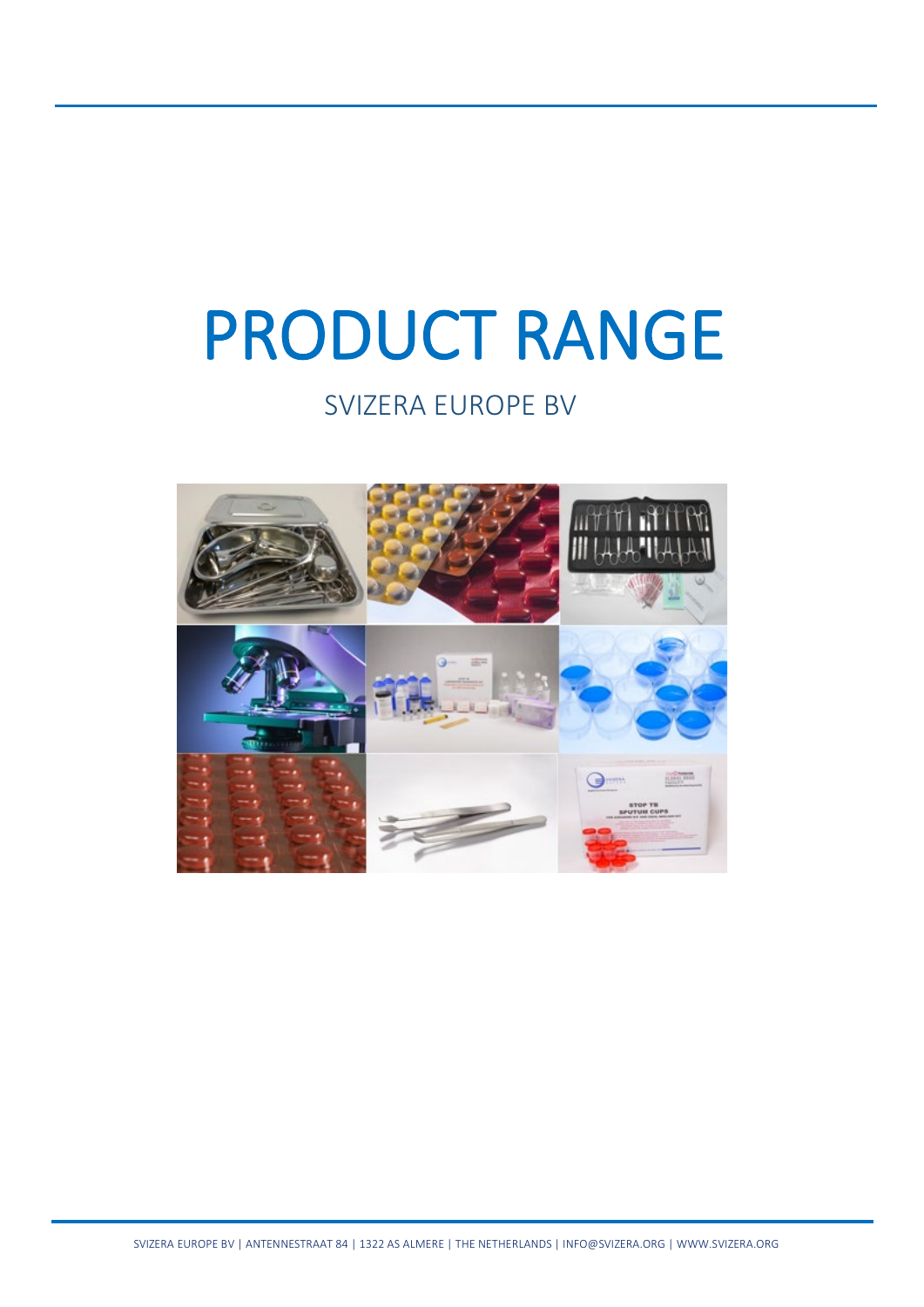Dear valued customer,

Svizera Europe holds a product range of over 4000 Individual products. To give a better understanding of our product range we have described our product range categories. In these categories we can supply many different items in different quality levels, from basic equipment with a budget in mind to the most high-end equipment available.

#### THE 4 PILLARS OF SVIZERA EUROPE'S PRODUCT RANGE ARE:

- **Pharmaceutical**
- **Medical**
- Diagnostic
- Kits

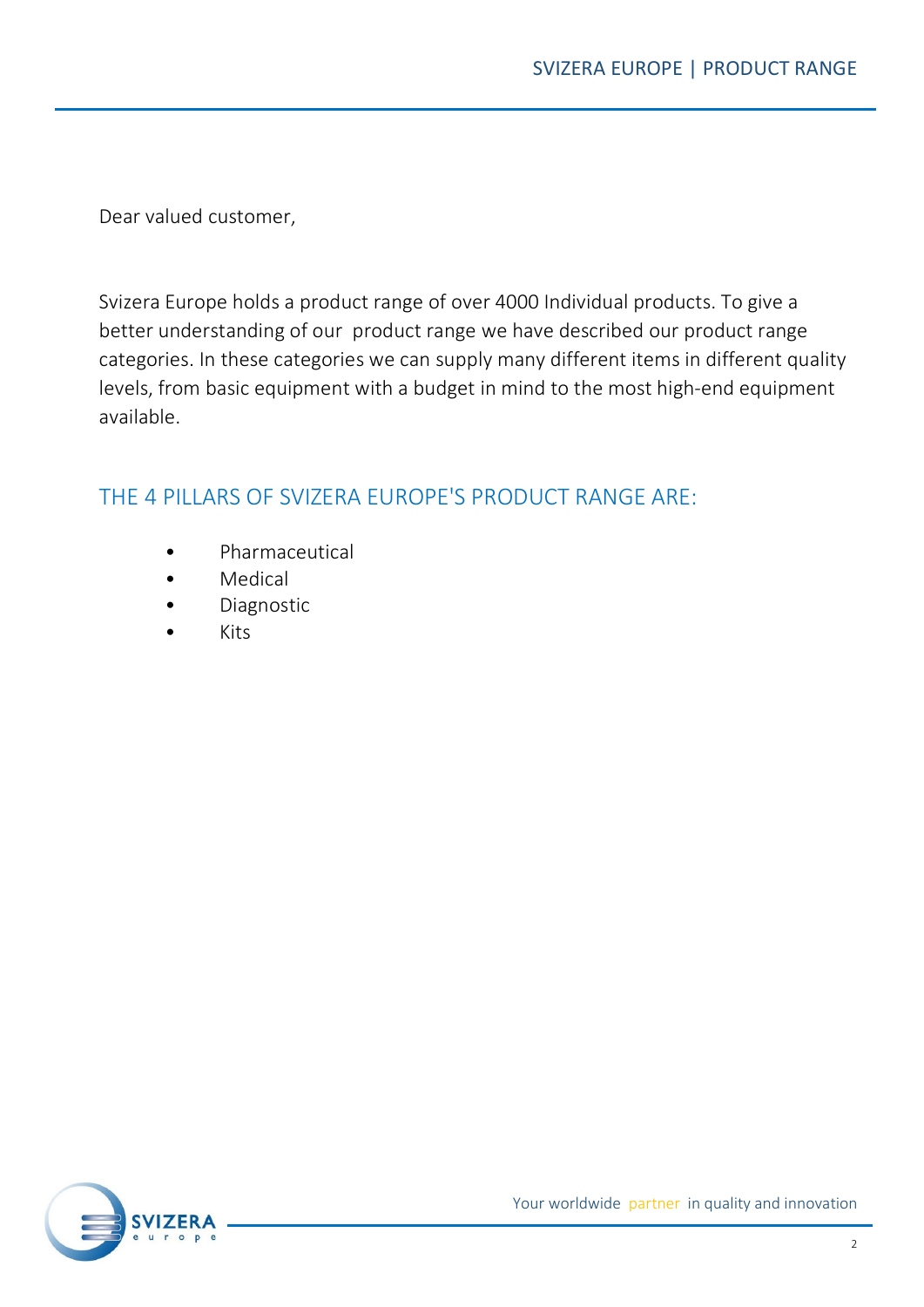# PHARMACEUTICAL

Svizera Europe is a well-known pharmaceutical producer

and distributer. Svizera Europe supply's al medicines from the WHO essential drug list with the exception of controlled substances.

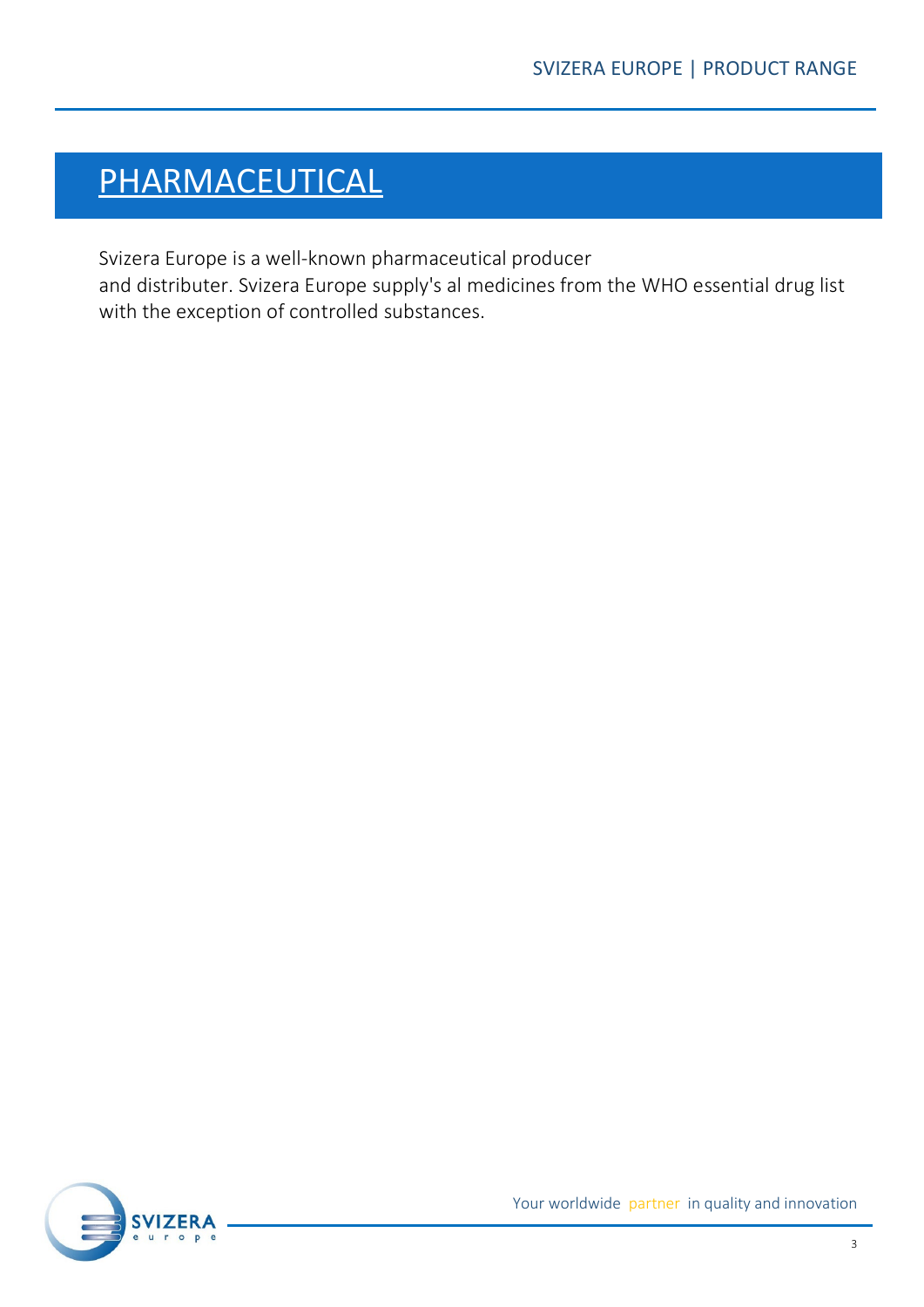# MEDICAL

Our medical range is divided in the following categories:

- 1. Medical
- 2. Surgical
- 3. Scales and measures
- 4. Patient aids
- 5. Furniture
- 6. Medical lights
- 7. Stethoscopes and sphygmomanometers
- 8. ENT devices
- 9. First aid
- 10. Sterilization

| 1. MEDICAL                         |
|------------------------------------|
| Biological collector and urine bag |
| Cotton clothing                    |
| Disposable clothing                |
| Face masks and protective goggles  |
| Gloves                             |
| Pen lights, torches                |
| Thermometers                       |
| Tongue depressors                  |
| Tourniquets                        |
| Cannula's                          |
| Intravenous giving sets            |
| Disinfectants                      |

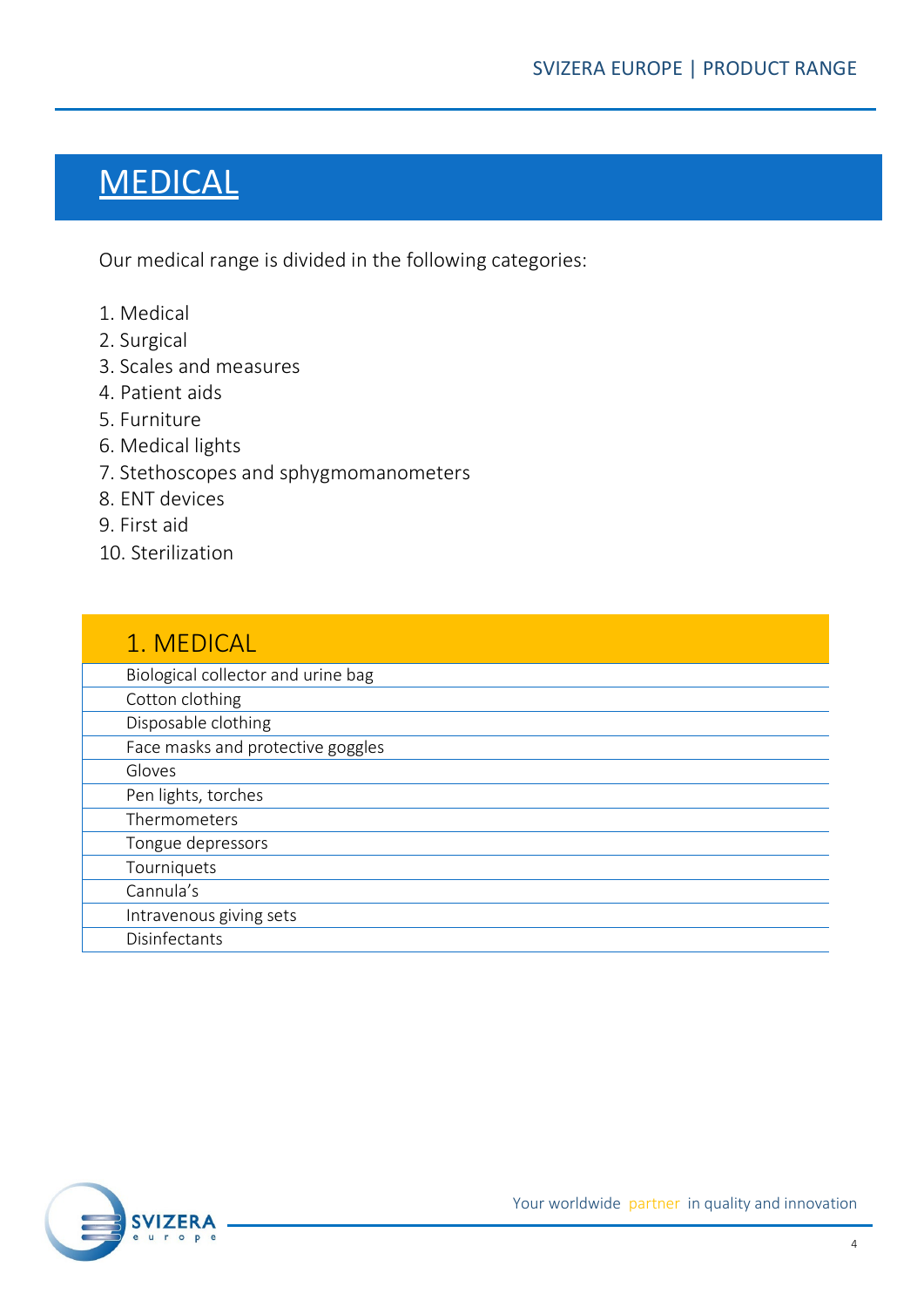| 2. SURGICAL                          |
|--------------------------------------|
| Catheters                            |
| Disposable metal sterile instruments |
| Drums                                |
| ENT instruments - laryngeal mirrors  |
| Instrument kits                      |
| Surgical drapes                      |
| Needle destroyer, sharps containers  |
| Needles and syringes                 |
| Plastic hollowware                   |
| Razors                               |
| S/S surgical instruments             |
| Scalpels and scalpel blades          |
| Stainless steel holloware            |
| Sterilization containers             |
| Surgical drapes                      |
| Sutures                              |

## 3. SCALES AND MEASURES

Body fat analyzers

Family scales

Medical adult scales

Medical baby scales

Medical measurers and heart rate monitor

### 4. PATIENT AIDS

| Crutches, sticks      |
|-----------------------|
| Hoists, lifters       |
| Rollators, exercisers |
| Wheelchairs           |

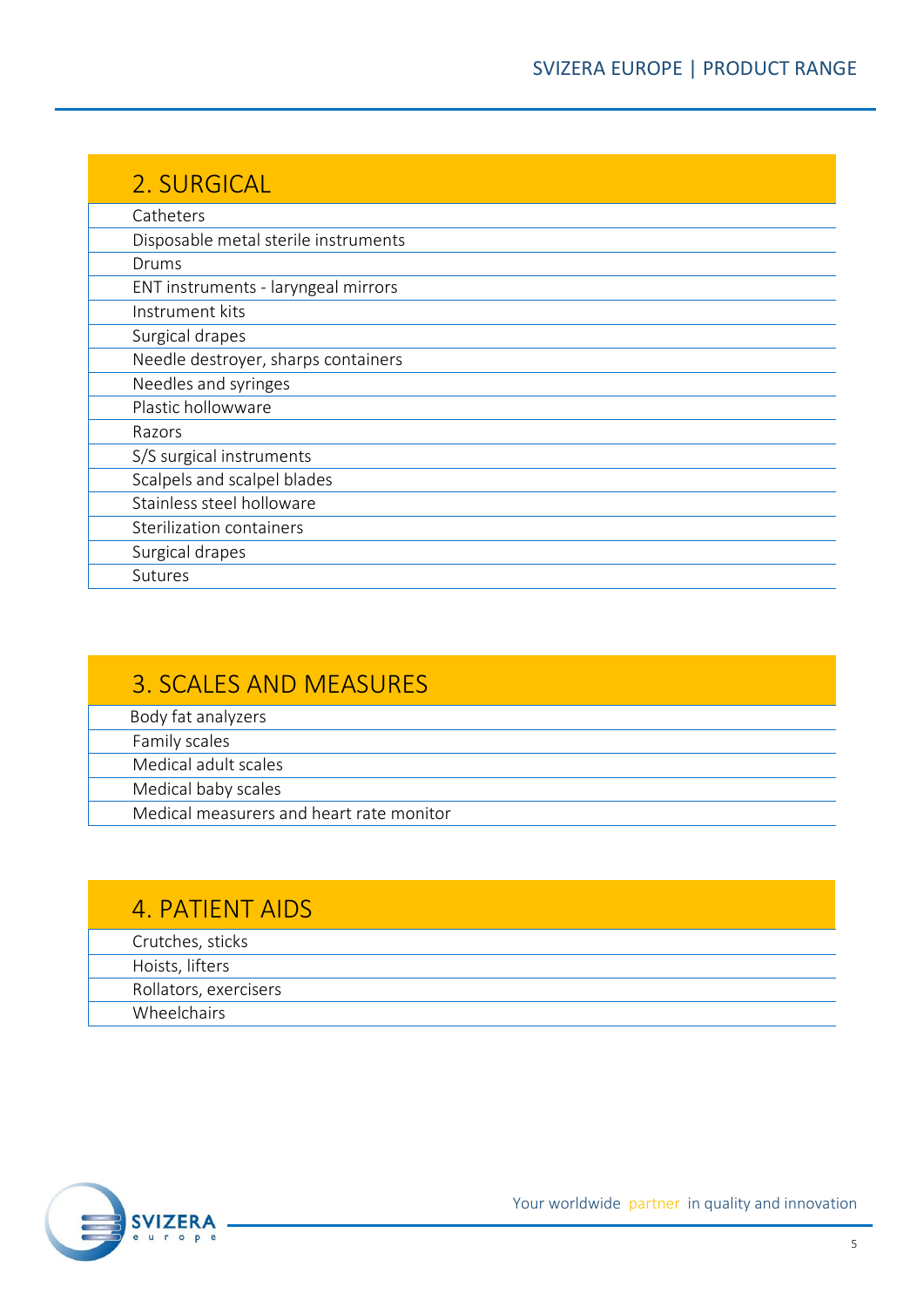| 5. FURNITURE                                 |
|----------------------------------------------|
| Absorbent mats                               |
| Cabinets, desks and tables                   |
| Chairs, Couches and stools                   |
| Gynecological couches                        |
| Hospital beds, mattresses and bedside tables |
| IV stands and accessories                    |
| Light boxes                                  |
| Operation tables                             |
| Hospital ward stretchers                     |
| Optometric charts                            |
| Paper rolls and towels                       |
| Screens and curtains                         |
| Trolleys                                     |

#### 6. MECIDAL LIGHTS

Diagnostic, examination lights

Led theatre lights

Minor and major surgical theatre lights

## 7. STETHOSCOPES & SPHYGMOMANOMETERS

Blood pressure monitor

Digital analog and wall sphygmomanometers

Cardiology and electronic stethoscopes

# 8. EAR NOSE THROAT DEVICES

Diagnostic ENT sets

Neurological hammers

Ophthalmoscopes

Otoscopes

Portable diagnostic digital microscopes

Tongue depressors

Torches, penlights

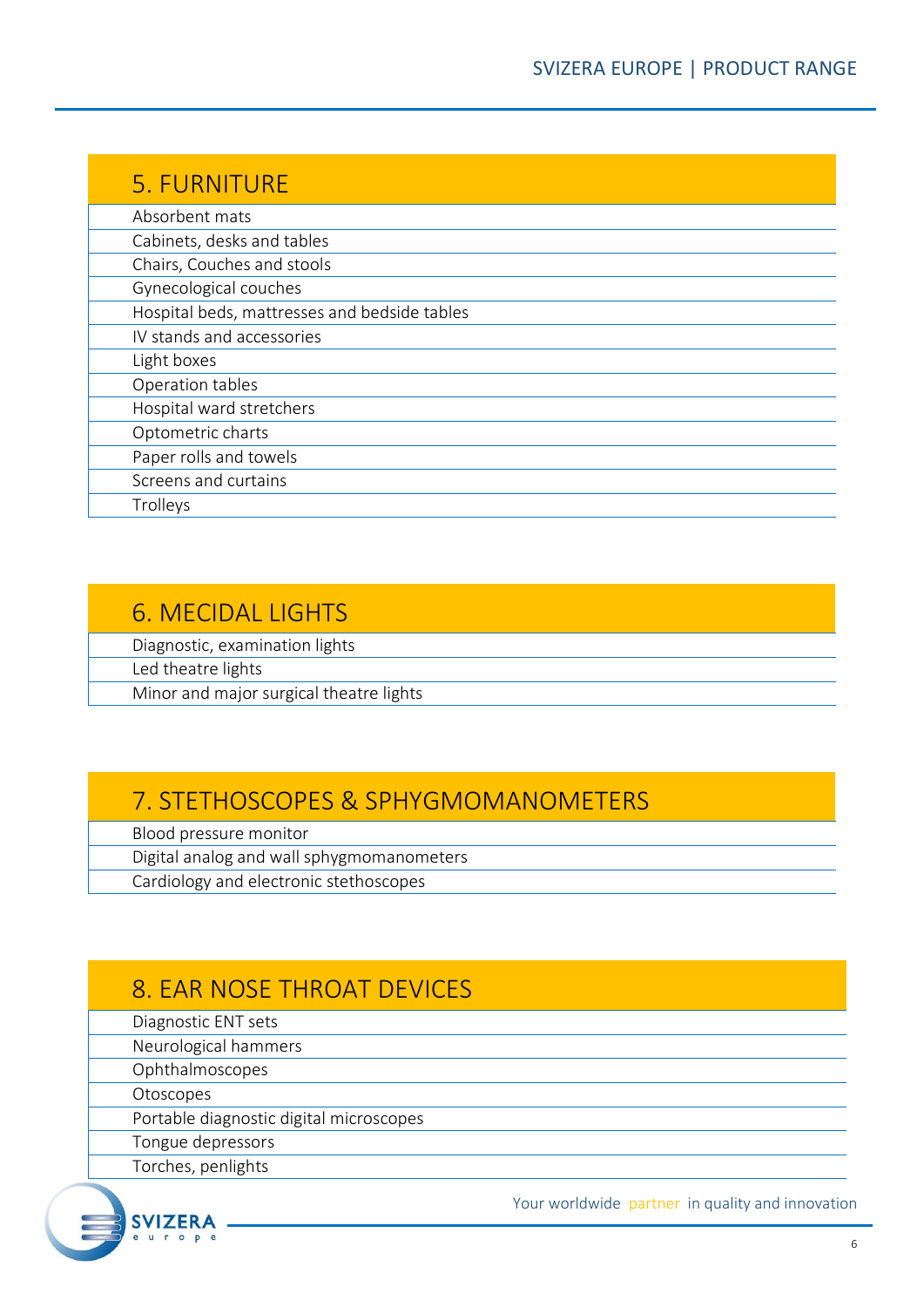Visual acuity tests

| 9. FIRST AID                                                         |
|----------------------------------------------------------------------|
| Resuscitation masks and bags                                         |
| Defibrillators                                                       |
| Dressing, medication (gauzes, plasters)                              |
| Emergency accessories (Guedel airways, scissors, endotracheal tubes) |
| First aid bags, cases and cabinets                                   |
| Laryngoscopes                                                        |
| Oxygen concentrators                                                 |
| Oxygen cylinders and pressure reducers                               |
| Tourniquets                                                          |
| Infusion pumps and accessories                                       |
| Finger Oximeters, Pulse oximeters and capnography units              |
| Splints and collars                                                  |
| Stretchers                                                           |
| Ventilators                                                          |

| <b>10. STERILIZATION</b>   |
|----------------------------|
| Disinfectants              |
| Horizontal autoclaves      |
| Hot Air dry Sterilizers    |
| Pouches and Rolls          |
| <b>Sterilization Tests</b> |
| <b>Ultrasound Cleaners</b> |
| Vertical autoclaves        |

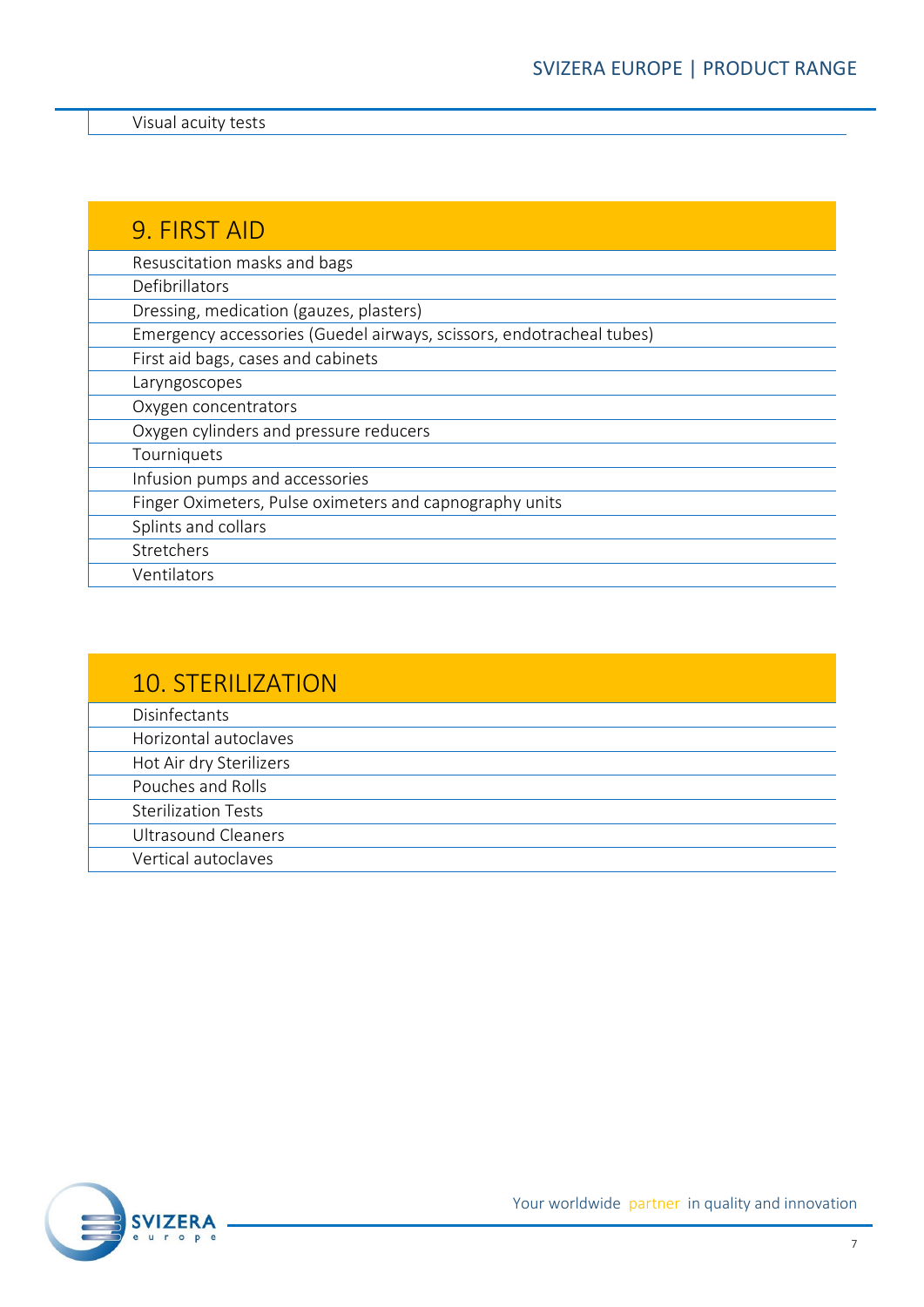# **DIAGNOSTIC**

Svizera Europe has a wide diagnostic range and supplies diagnostics over a decade . During these years Svizera Europe has improved reagents for tropical conditions and expanded the product range.

- 1. Lab ware
- 2. Life science
- 3. Chemicals

| 1. LAB WARE                            |
|----------------------------------------|
| Cleaning, Care, Aids                   |
| Laboratory appliances                  |
| Laboratory Equipment, Transport, Tools |
| Laboratory Glassware and Consumables   |
| Measuring Instruments                  |
| Personal protection                    |
| Sampling, Liquid Handling              |
| Optical instruments, Lamps             |

# 2. LIFE SCIENENCE

Biochemistry

| Histology<br>iviici oscopy    |
|-------------------------------|
| Micre<br>$\sim$ $\sim$ $\sim$ |
|                               |

#### 3. CHEMICALS

Chemicals Reagents

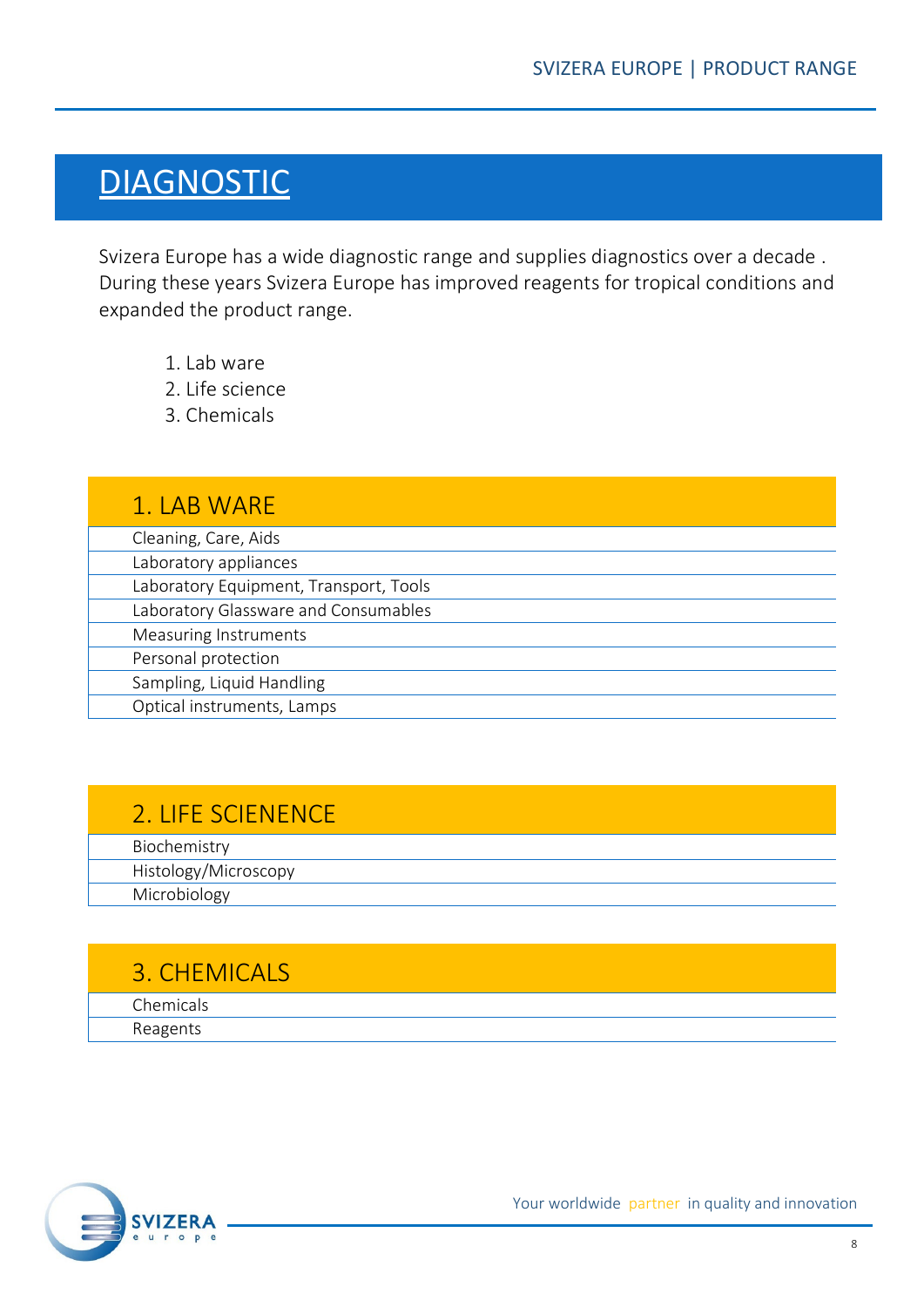# **KITS**

Svizera Europe has extensive experience with kitting and hold several LTA's for wellknown high quality demanding clients. Due to the rigorous ISO quality and assembly system Svizera Europe makes sure all kits are supplied at the highest quality and punctuality.

Please note that this are some examples of the kits Svizera Europe can assemble. You can always contact us if you need a kit solution that is not in this list. Svizera Europe can customized kits upon request, including dangerous good and pharmaceuticals.

Below is a grasp of regular supplied and common kits. Svizera Europe can supply custom kits upon request including dangerous goods and pharmaceuticals.

## 1. PHARMACEURICAL KITS

TB patient kits

#### 2. MEDICAL KITS

| Delivery   |  |
|------------|--|
| Dissecting |  |
| First aid  |  |
| Surgical   |  |

# 3. DIAGNOSTIC KITS

| <b>PCR</b>         |
|--------------------|
| Solar power supply |
| Dry Blood Spot     |
| Acid fast staining |
| Gram staining      |
| Giemsa staining    |
| Equipment          |
| Microscope         |

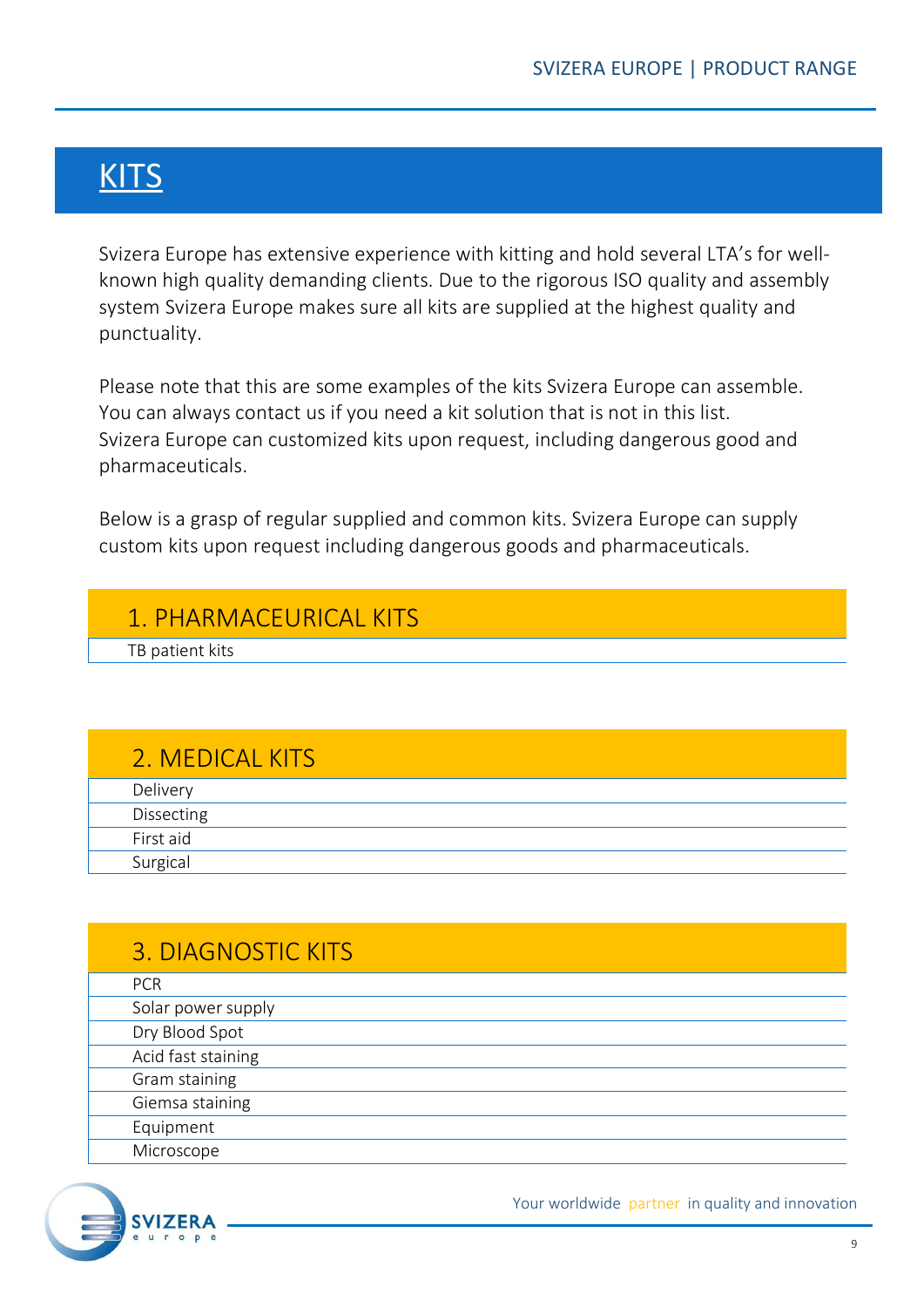| 4. STAINLESS STEEL                                                    |
|-----------------------------------------------------------------------|
| IUD.                                                                  |
| Mayor surgical                                                        |
| Obstetric fistula set                                                 |
| Paediatric set                                                        |
| Traction set                                                          |
| For more stainless steel sets see: Product list - Svizera Europe kits |

#### 5. WASH KITS

Hygiene Clean water Dignity

# 6. RECREATION KITS

| Basic recreation |  |
|------------------|--|
| Sport basic      |  |
| Music & Dance    |  |
| Modules          |  |

# 7. SOLAR KITS

Solar power supply kit

Solar rechargeable lamp kit